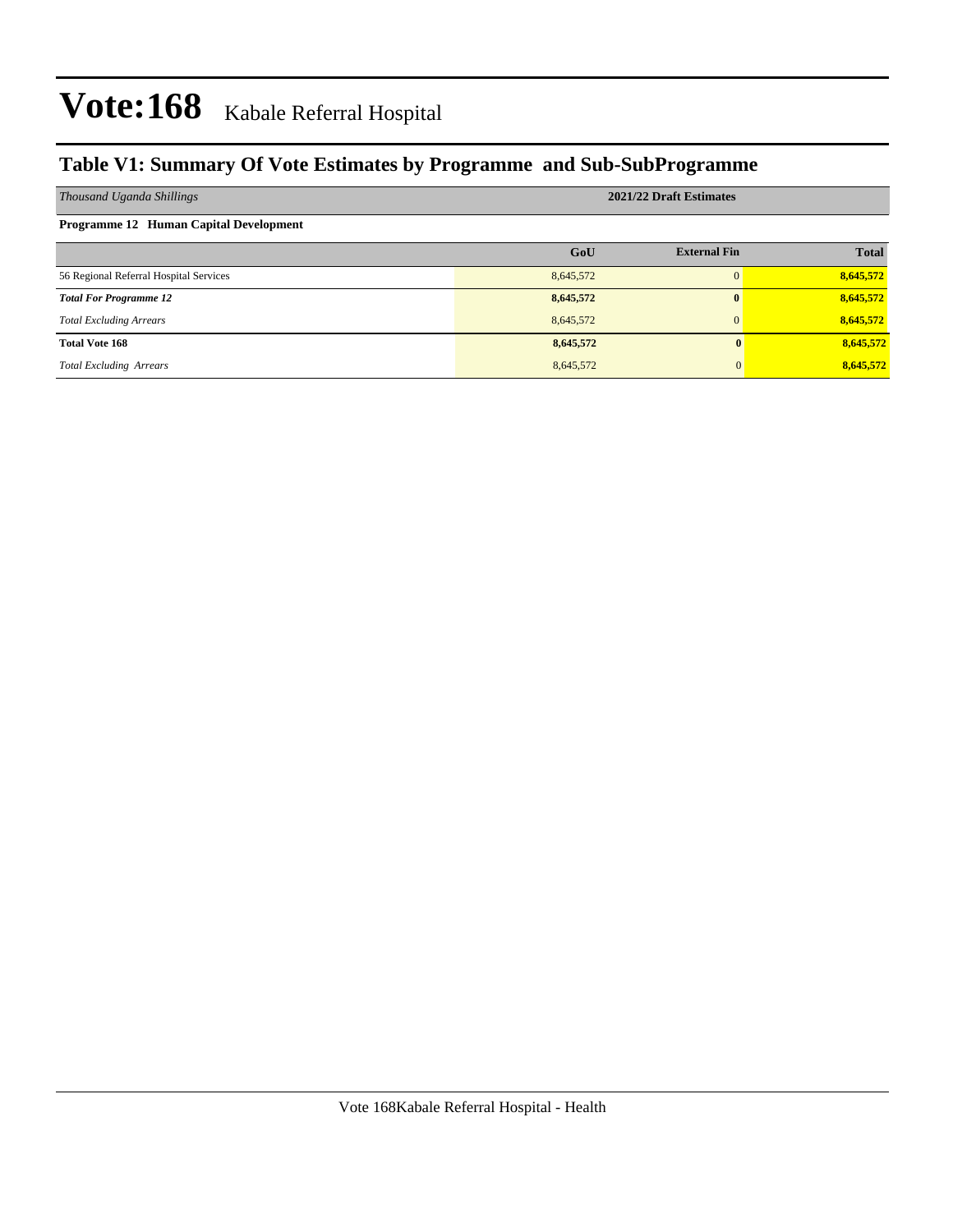### **Table V2: Summary Of Vote Estimates by Sub-SubProgramme,Department and Project**

| Thousand Uganda Shillings                                                 |                  | 2020/21 Approved Budget |                  | 2021/22 Draft Estimates |              |                               |              |
|---------------------------------------------------------------------------|------------------|-------------------------|------------------|-------------------------|--------------|-------------------------------|--------------|
| <b>Sub-SubProgramme 56 Regional Referral Hospital Services</b>            |                  |                         |                  |                         |              |                               |              |
| <b>Recurrent Budget Estimates</b>                                         | <b>Wage</b>      | Non-Wage                | <b>AIA</b>       | <b>Total</b>            | Wage         | <b>Non-Wage</b>               | Total        |
| 01 Kabale Referral Hospital Services                                      | 4,160,122        | 2,325,668               | $\boldsymbol{0}$ | 6,485,790               | 4,160,122    | 2,092,530                     | 6,252,652    |
| 02 Kabale Referral Hospital Internal Audit                                | $\overline{0}$   | 11,000                  | $\mathbf{0}$     | 11,000                  | $\mathbf{0}$ | 11,000                        | 11,000       |
| 03 Kabale Regional Maintenance Workshop                                   | $\mathbf{0}$     | 311,102                 | $\mathbf{0}$     | 311,102                 | $\mathbf{0}$ | 301,920                       | 301,920      |
| <b>Total Recurrent Budget Estimates for Sub-</b><br><b>SubProgramme</b>   | 4,160,122        | 2,647,770               | $\bf{0}$         | 6,807,892               | 4,160,122    | 2,405,450                     | 6,565,572    |
| Development Budget Estimates                                              | <b>GoU Dev't</b> | <b>External Fin</b>     | <b>AIA</b>       | <b>Total</b>            |              | <b>GoU Dev't External Fin</b> | <b>Total</b> |
| 1004 Kabale Regional Hospital Rehabilitaion                               | 1,700,000        | $\mathbf{0}$            | $\mathbf{0}$     | 1,700,000               | 1,880,000    | $\Omega$                      | 1,880,000    |
| 1582 Retooling of Kabale Regional Referral Hospital                       | 200,000          | $\boldsymbol{0}$        | $\mathbf{0}$     | 200,000                 | 200,000      | $\overline{0}$                | 200,000      |
| <b>Total Development Budget Estimates for Sub-</b><br><b>SubProgramme</b> | 1,900,000        | $\bf{0}$                | $\bf{0}$         | 1,900,000               | 2,080,000    | $\bf{0}$                      | 2,080,000    |
|                                                                           | GoU              | <b>External Fin</b>     | <b>AIA</b>       | <b>Total</b>            | GoU          | <b>External Fin</b>           | <b>Total</b> |
| <b>Total For Sub-SubProgramme 56</b>                                      | 8,707,892        | $\mathbf{0}$            | $\bf{0}$         | 8,707,892               | 8,645,572    | $\bf{0}$                      | 8,645,572    |
| <b>Total Excluding Arrears</b>                                            | 8,651,461        | $\boldsymbol{0}$        | $\mathbf{0}$     | 8,651,461               | 8,645,572    | $\overline{0}$                | 8,645,572    |
| <b>Total Vote 168</b>                                                     | 8,707,892        | $\bf{0}$                | $\bf{0}$         | 8,707,892               | 8,645,572    | $\bf{0}$                      | 8,645,572    |
| <b>Total Excluding Arrears</b>                                            | 8,651,461        | $\mathbf{0}$            | $\mathbf{0}$     | 8,651,461               | 8,645,572    | $\mathbf{0}$                  | 8,645,572    |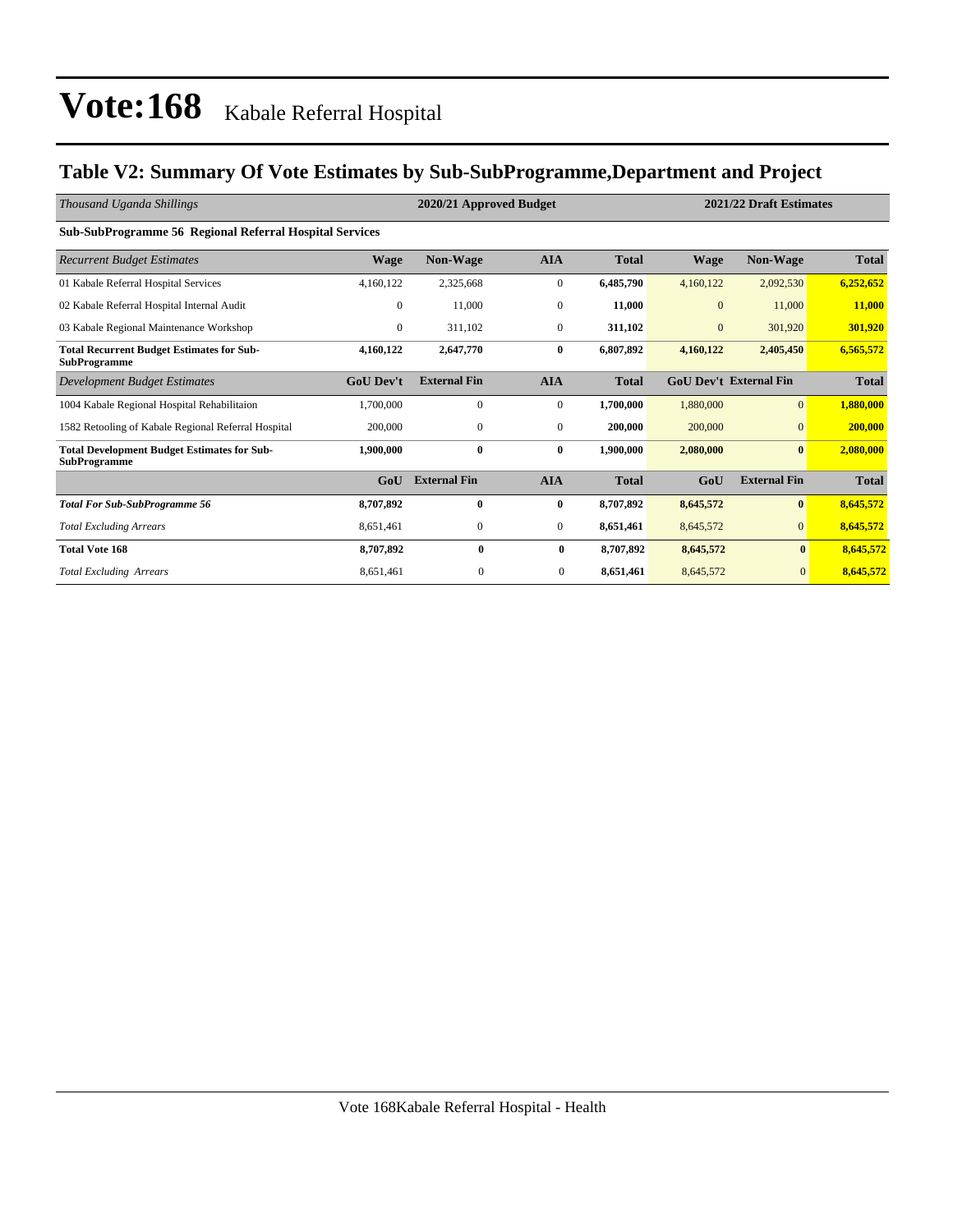### **Table V3: Summary Vote Estimates by Item**

| Thousand Uganda Shillings                                   |           | 2020/21 Approved Budget |                  |              | 2021/22 Draft Estimates |                     |              |  |
|-------------------------------------------------------------|-----------|-------------------------|------------------|--------------|-------------------------|---------------------|--------------|--|
|                                                             | GoU       | <b>External Fin</b>     | AIA              | <b>Total</b> | GoU                     | <b>External Fin</b> | <b>Total</b> |  |
| <b>Employees, Goods and Services (Outputs Provided)</b>     | 6,771,461 | $\bf{0}$                | $\bf{0}$         | 6,771,461    | 6,565,572               | $\pmb{0}$           | 6,565,572    |  |
| 211101 General Staff Salaries                               | 4,160,122 | $\bf{0}$                | $\bf{0}$         | 4,160,122    | 4,160,122               | $\bf{0}$            | 4,160,122    |  |
| 211103 Allowances (Inc. Casuals, Temporary)                 | 360,049   | $\bf{0}$                | $\bf{0}$         | 360,049      | 363,821                 | $\bf{0}$            | 363,821      |  |
| 212101 Social Security Contributions                        | 8,848     | $\bf{0}$                | $\bf{0}$         | 8,848        | 8,968                   | $\bf{0}$            | 8,968        |  |
| 212102 Pension for General Civil Service                    | 440,002   | $\bf{0}$                | $\bf{0}$         | 440,002      | 440,137                 | $\bf{0}$            | 440,137      |  |
| 213001 Medical expenses (To employees)                      | 6,000     | $\bf{0}$                | $\bf{0}$         | 6,000        | 6,000                   | $\bf{0}$            | 6,000        |  |
| 213002 Incapacity, death benefits and funeral expenses      | 4,000     | $\bf{0}$                | $\bf{0}$         | 4,000        | 4,000                   | $\bf{0}$            | 4,000        |  |
| 213004 Gratuity Expenses                                    | 246,024   | $\bf{0}$                | $\boldsymbol{0}$ | 246,024      | 60,000                  | $\bf{0}$            | 60,000       |  |
| 221001 Advertising and Public Relations                     | 1,600     | $\bf{0}$                | $\bf{0}$         | 1,600        | 5,600                   | $\bf{0}$            | 5,600        |  |
| 221002 Workshops and Seminars                               | 29,458    | $\bf{0}$                | $\bf{0}$         | 29,458       | 37,924                  | $\bf{0}$            | 37,924       |  |
| 221003 Staff Training                                       | 32,000    | $\bf{0}$                | $\bf{0}$         | 32,000       | 12,000                  | $\bf{0}$            | 12,000       |  |
| 221007 Books, Periodicals & Newspapers                      | 6,300     | $\bf{0}$                | 0                | 6,300        | 6,300                   | $\bf{0}$            | 6,300        |  |
| 221008 Computer supplies and Information Technology<br>(TT) | 7,200     | $\bf{0}$                | $\boldsymbol{0}$ | 7,200        | 7,200                   | $\bf{0}$            | 7,200        |  |
| 221009 Welfare and Entertainment                            | 74,000    | $\bf{0}$                | $\bf{0}$         | 74,000       | 42,000                  | $\bf{0}$            | 42,000       |  |
| 221010 Special Meals and Drinks                             | 82,100    | $\bf{0}$                | $\bf{0}$         | 82,100       | 83,100                  | $\bf{0}$            | 83,100       |  |
| 221011 Printing, Stationery, Photocopying and Binding       | 37,530    | $\bf{0}$                | 0                | 37,530       | 37,530                  | $\bf{0}$            | 37,530       |  |
| 221012 Small Office Equipment                               | 9,000     | $\bf{0}$                | $\bf{0}$         | 9,000        | 7,000                   | $\bf{0}$            | 7,000        |  |
| 221016 IFMS Recurrent costs                                 | 7,000     | $\bf{0}$                | 0                | 7,000        | 10,000                  | $\bf{0}$            | 10,000       |  |
| 221020 IPPS Recurrent Costs                                 | 6,000     | $\bf{0}$                | $\bf{0}$         | 6,000        | 6,000                   | $\bf{0}$            | 6,000        |  |
| 222001 Telecommunications                                   | 11,220    | $\bf{0}$                | $\bf{0}$         | 11,220       | 11,100                  | $\bf{0}$            | 11,100       |  |
| 222002 Postage and Courier                                  | 1,000     | $\bf{0}$                | $\bf{0}$         | 1,000        | 1,000                   | $\bf{0}$            | 1,000        |  |
| 222003 Information and communications technology<br>(ICT)   | 6,000     | $\bf{0}$                | 0                | 6,000        | 6,000                   | $\bf{0}$            | 6,000        |  |
| 223001 Property Expenses                                    | 5,000     | $\bf{0}$                | $\bf{0}$         | 5,000        | 5,000                   | $\bf{0}$            | 5,000        |  |
| 223004 Guard and Security services                          | 10,800    | $\bf{0}$                | $\bf{0}$         | 10,800       | 10,800                  | $\bf{0}$            | 10,800       |  |
| 223005 Electricity                                          | 185,000   | $\bf{0}$                | $\bf{0}$         | 185,000      | 215,000                 | $\bf{0}$            | 215,000      |  |
| 223006 Water                                                | 220,323   | $\bf{0}$                | $\bf{0}$         | 220,323      | 141,500                 | $\bf{0}$            | 141,500      |  |
| 223007 Other Utilities- (fuel, gas, firewood, charcoal)     | 2,000     | $\bf{0}$                | $\bf{0}$         | 2,000        | 2,000                   | $\mathbf{0}$        | 2,000        |  |
| 224001 Medical Supplies                                     | 88,000    | $\bf{0}$                | $\bf{0}$         | 88,000       | 106,000                 | $\bf{0}$            | 106,000      |  |
| 224004 Cleaning and Sanitation                              | 110,700   | $\boldsymbol{0}$        | $\bf{0}$         | 110,700      | 135,200                 | $\boldsymbol{0}$    | 135,200      |  |
| 224005 Uniforms, Beddings and Protective Gear               | 18,500    | $\bf{0}$                | 0                | 18,500       | 18,500                  | $\bf{0}$            | 18,500       |  |
| 225001 Consultancy Services- Short term                     | 23,000    | $\bf{0}$                | $\boldsymbol{0}$ | 23,000       | 3,000                   | $\bf{0}$            | 3,000        |  |
| 227001 Travel inland                                        | 92,796    | 0                       | 0                | 92,796       | 101,798                 | $\bf{0}$            | 101,798      |  |
| 227002 Travel abroad                                        | 10,000    | $\bf{0}$                | $\boldsymbol{0}$ | 10,000       | $\pmb{0}$               | $\bf{0}$            | $\mathbf{0}$ |  |
| 227004 Fuel, Lubricants and Oils                            | 140,150   | $\bf{0}$                | 0                | 140,150      | 180,149                 | $\bf{0}$            | 180,149      |  |
| 228001 Maintenance - Civil                                  | 49,000    | $\bf{0}$                | 0                | 49,000       | 56,000                  | $\bf{0}$            | 56,000       |  |
| 228002 Maintenance - Vehicles                               | 35,741    | $\bf{0}$                | $\boldsymbol{0}$ | 35,741       | 70,000                  | $\bf{0}$            | 70,000       |  |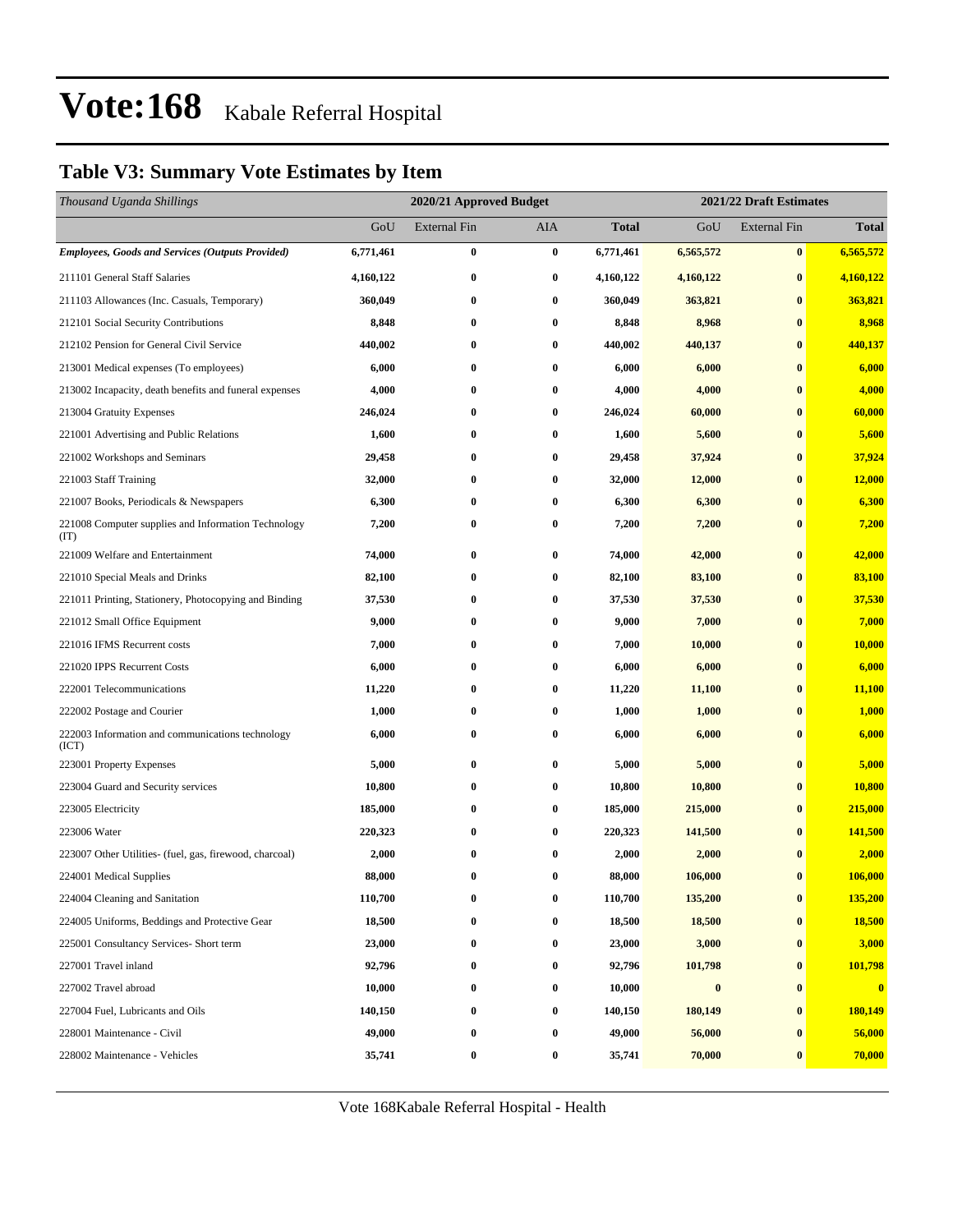| 228003 Maintenance – Machinery, Equipment &<br>Furniture | 241,000   | $\bf{0}$     | $\bf{0}$       | 241,000   | 200,823   | $\bf{0}$       | 200,823                 |
|----------------------------------------------------------|-----------|--------------|----------------|-----------|-----------|----------------|-------------------------|
| 228004 Maintenance – Other                               | 4,000     | $\bf{0}$     | $\bf{0}$       | 4,000     | 4,000     | $\bf{0}$       | 4,000                   |
| <b>Investment</b> (Capital Purchases)                    | 1,880,000 | $\bf{0}$     | $\bf{0}$       | 1,880,000 | 2,080,000 | $\bf{0}$       | 2,080,000               |
| 312102 Residential Buildings                             | 1,700,000 | $\bf{0}$     | $\bf{0}$       | 1,700,000 | 1,880,000 | $\bf{0}$       | 1,880,000               |
| 312203 Furniture & Fixtures                              | 20,000    | $\bf{0}$     | $\bf{0}$       | 20,000    | 50,000    | $\mathbf{0}$   | 50,000                  |
| 312211 Office Equipment                                  | 30,000    | $\bf{0}$     | $\bf{0}$       | 30,000    | 30,000    | $\bf{0}$       | 30,000                  |
| 312212 Medical Equipment                                 | 80,000    | $\bf{0}$     | $\bf{0}$       | 80,000    | 100,000   | $\bf{0}$       | 100,000                 |
| 312213 ICT Equipment                                     | 50,000    | $\bf{0}$     | $\bf{0}$       | 50,000    | 20,000    | $\bf{0}$       | 20,000                  |
| <b>Arrears</b>                                           | 56,431    | $\bf{0}$     | $\bf{0}$       | 56,431    | $\bf{0}$  | $\bf{0}$       | $\mathbf{0}$            |
| 321612 Water arrears(Budgeting)                          | 56,431    | $\bf{0}$     | $\bf{0}$       | 56,431    | $\bf{0}$  | $\bf{0}$       | $\overline{\mathbf{0}}$ |
| <b>Grand Total Vote 168</b>                              | 8,707,892 | $\bf{0}$     | $\bf{0}$       | 8,707,892 | 8,645,572 | $\bf{0}$       | 8,645,572               |
| <b>Total Excluding Arrears</b>                           | 8,651,461 | $\mathbf{0}$ | $\overline{0}$ | 8,651,461 | 8,645,572 | $\overline{0}$ | 8,645,572               |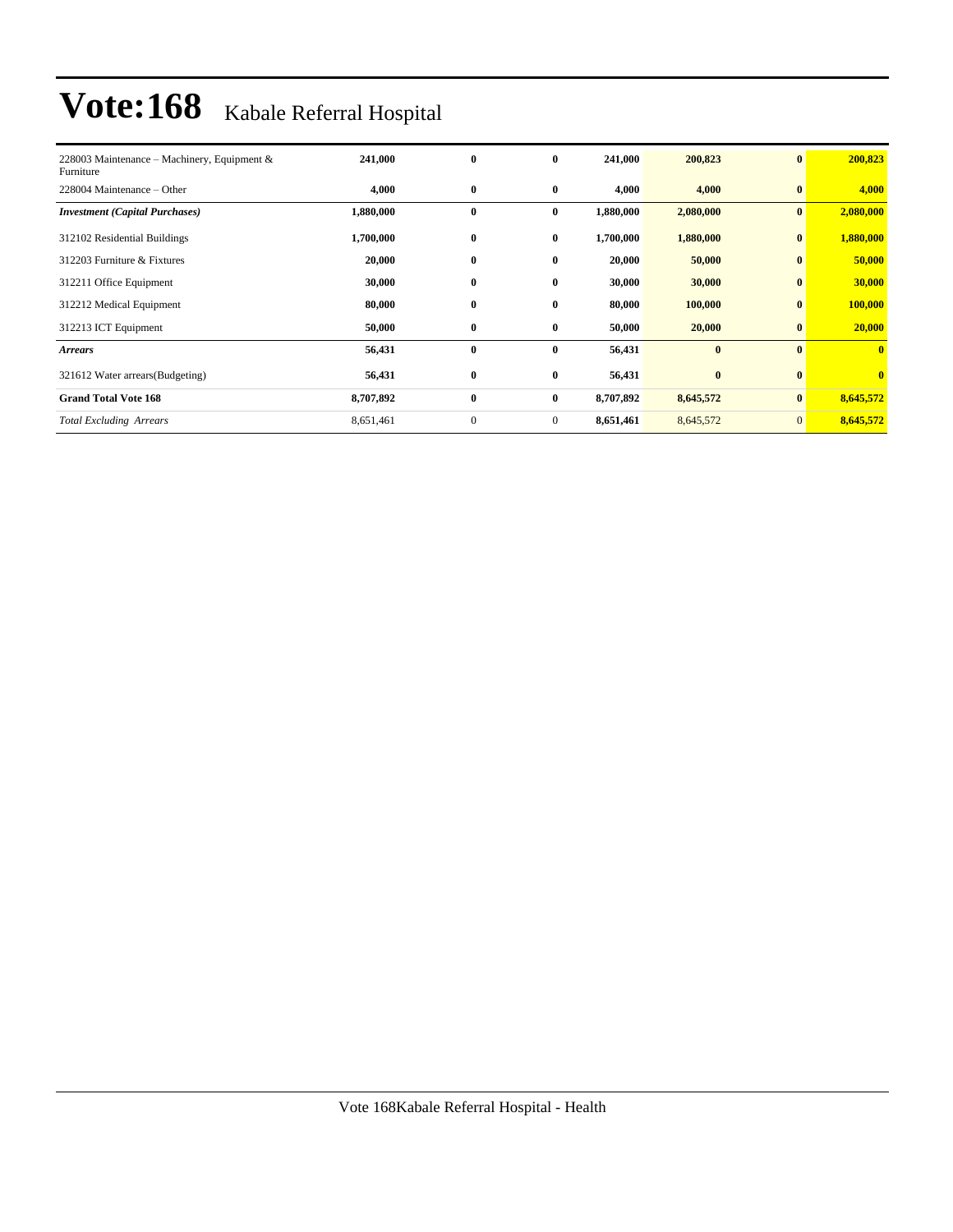### **Table V4: Detailed Estimates by Sub-SubProgramme, Department,Project and Output and Item**

#### *Sub-SubProgrammme 56 Regional Referral Hospital Services*

*Recurrent Budget Estimates*

#### **Department 01 Kabale Referral Hospital Services**

| Thousand Uganda Shillings                                |                  | 2020/21 Approved Budget<br>2021/22 Draft Estimates |                  |              |                  |                |              |
|----------------------------------------------------------|------------------|----------------------------------------------------|------------------|--------------|------------------|----------------|--------------|
| <b>Outputs Provided</b>                                  | Wage             | Non Wage                                           | <b>AIA</b>       | <b>Total</b> | Wage             | Non Wage       | <b>Total</b> |
| <b>Budget Output 085601 Inpatient services</b>           |                  |                                                    |                  |              |                  |                |              |
| 211101 General Staff Salaries                            | 4,160,122        | $\overline{0}$                                     | $\boldsymbol{0}$ | 4,160,122    | 4,160,122        | $\overline{0}$ | 4,160,122    |
| 211103 Allowances (Inc. Casuals, Temporary)              | $\boldsymbol{0}$ | 38,000                                             | $\mathbf{0}$     | 38,000       | $\mathbf{0}$     | 60,000         | 60,000       |
| 212102 Pension for General Civil Service                 | $\boldsymbol{0}$ | 440,002                                            | $\mathbf{0}$     | 440,002      | $\mathbf{0}$     | 440,137        | 440,137      |
| 213001 Medical expenses (To employees)                   | $\boldsymbol{0}$ | 2,000                                              | $\mathbf{0}$     | 2,000        | $\mathbf{0}$     | 2,000          | 2,000        |
| 213004 Gratuity Expenses                                 | $\boldsymbol{0}$ | 246,024                                            | $\boldsymbol{0}$ | 246,024      | $\boldsymbol{0}$ | 60,000         | 60,000       |
| 221002 Workshops and Seminars                            | $\boldsymbol{0}$ | 4,000                                              | $\mathbf{0}$     | 4,000        | $\mathbf{0}$     | 4,000          | 4,000        |
| 221003 Staff Training                                    | $\boldsymbol{0}$ | 1,000                                              | $\mathbf{0}$     | 1,000        | $\mathbf{0}$     | 5,000          | 5,000        |
| 221007 Books, Periodicals & Newspapers                   | $\mathbf{0}$     | 2,000                                              | $\boldsymbol{0}$ | 2,000        | $\boldsymbol{0}$ | 2,000          | 2,000        |
| 221008 Computer supplies and Information Technology (IT) | $\boldsymbol{0}$ | 3,000                                              | $\mathbf{0}$     | 3,000        | $\mathbf{0}$     | 3,000          | 3,000        |
| 221009 Welfare and Entertainment                         | $\boldsymbol{0}$ | 35,000                                             | $\mathbf{0}$     | 35,000       | $\boldsymbol{0}$ | 15,000         | 15,000       |
| 221010 Special Meals and Drinks                          | $\mathbf{0}$     | 41,000                                             | $\boldsymbol{0}$ | 41,000       | $\boldsymbol{0}$ | 40,000         | 40,000       |
| 221011 Printing, Stationery, Photocopying and Binding    | $\boldsymbol{0}$ | 3,500                                              | $\boldsymbol{0}$ | 3,500        | $\mathbf{0}$     | 3,500          | 3,500        |
| 221012 Small Office Equipment                            | $\boldsymbol{0}$ | 2,000                                              | $\boldsymbol{0}$ | 2,000        | $\boldsymbol{0}$ | $\mathbf{0}$   | $\bf{0}$     |
| 222001 Telecommunications                                | $\boldsymbol{0}$ | 2,000                                              | $\mathbf{0}$     | 2,000        | $\mathbf{0}$     | 2,000          | 2,000        |
| 223001 Property Expenses                                 | $\boldsymbol{0}$ | 4,000                                              | $\mathbf{0}$     | 4,000        | $\mathbf{0}$     | 4,000          | 4,000        |
| 223005 Electricity                                       | $\boldsymbol{0}$ | 47,000                                             | $\boldsymbol{0}$ | 47,000       | $\boldsymbol{0}$ | 67,000         | 67,000       |
| 223006 Water                                             | $\boldsymbol{0}$ | 41,184                                             | $\mathbf{0}$     | 41,184       | $\mathbf{0}$     | 35,500         | 35,500       |
| 223007 Other Utilities- (fuel, gas, firewood, charcoal)  | $\boldsymbol{0}$ | 500                                                | $\mathbf{0}$     | 500          | $\boldsymbol{0}$ | 500            | 500          |
| 224004 Cleaning and Sanitation                           | $\boldsymbol{0}$ | 70,000                                             | $\mathbf{0}$     | 70,000       | $\boldsymbol{0}$ | 80,000         | 80,000       |
| 224005 Uniforms, Beddings and Protective Gear            | $\boldsymbol{0}$ | 11,000                                             | $\mathbf{0}$     | 11,000       | $\mathbf{0}$     | 11,000         | 11,000       |
| 225001 Consultancy Services- Short term                  | $\boldsymbol{0}$ | 3,000                                              | $\mathbf{0}$     | 3,000        | $\mathbf{0}$     | $\overline{0}$ | $\bf{0}$     |
| 227001 Travel inland                                     | $\mathbf{0}$     | 8,000                                              | $\boldsymbol{0}$ | 8,000        | $\boldsymbol{0}$ | 18,000         | 18,000       |
| 227004 Fuel, Lubricants and Oils                         | $\boldsymbol{0}$ | 56,000                                             | $\mathbf{0}$     | 56,000       | $\mathbf{0}$     | 76,000         | 76,000       |
| 228001 Maintenance - Civil                               | $\boldsymbol{0}$ | 10,000                                             | $\mathbf{0}$     | 10,000       | $\mathbf{0}$     | 10,000         | 10,000       |
| 228002 Maintenance - Vehicles                            | $\mathbf{0}$     | 20,000                                             | $\mathbf{0}$     | 20,000       | $\overline{0}$   | 20,000         | 20,000       |
| 228003 Maintenance – Machinery, Equipment & Furniture    | $\boldsymbol{0}$ | 50,000                                             | $\mathbf{0}$     | 50,000       | $\mathbf{0}$     | 9,823          | 9,823        |
| <b>Total Cost of Budget Output 01</b>                    | 4,160,122        | 1,140,210                                          | 0                | 5,300,332    | 4,160,122        | 968,460        | 5,128,582    |
| <b>Budget Output 085602 Outpatient services</b>          |                  |                                                    |                  |              |                  |                |              |
| 211103 Allowances (Inc. Casuals, Temporary)              | $\boldsymbol{0}$ | 23,000                                             | $\mathbf{0}$     | 23,000       | $\mathbf{0}$     | 23,000         | 23,000       |
| 213001 Medical expenses (To employees)                   | $\boldsymbol{0}$ | 2,000                                              | $\mathbf{0}$     | 2,000        | $\boldsymbol{0}$ | 2,000          | 2,000        |
| 221002 Workshops and Seminars                            | $\mathbf{0}$     | 5,078                                              | $\mathbf{0}$     | 5,078        | $\mathbf{0}$     | 3,000          | <b>3,000</b> |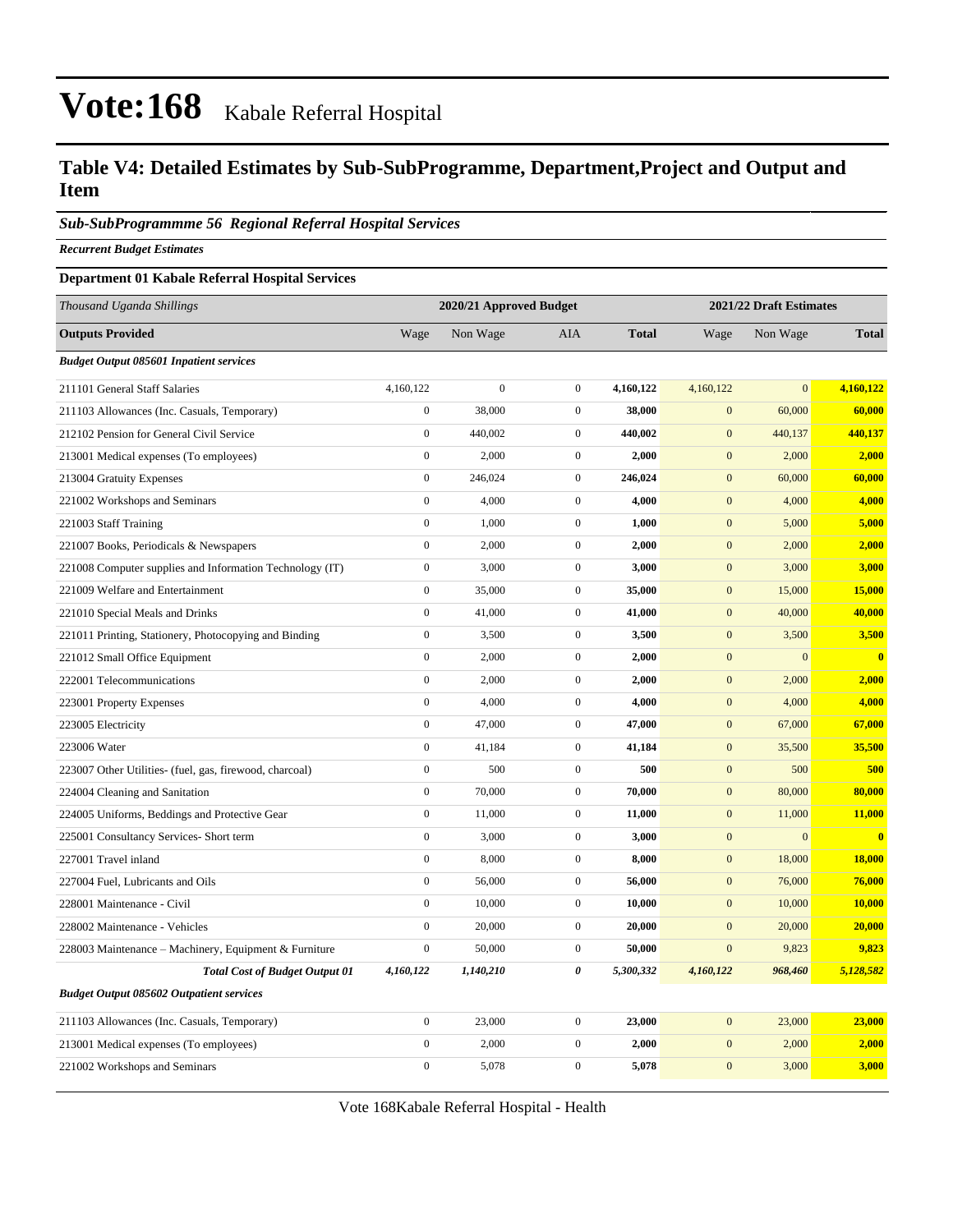| 221003 Staff Training                                                | $\boldsymbol{0}$ | 1,000            | $\boldsymbol{0}$ | 1,000    | $\mathbf{0}$<br>1,000            | 1,000   |
|----------------------------------------------------------------------|------------------|------------------|------------------|----------|----------------------------------|---------|
| 221009 Welfare and Entertainment                                     | $\overline{0}$   | 3,500            | $\boldsymbol{0}$ | 3,500    | $\mathbf{0}$<br>3,500            | 3,500   |
| 221010 Special Meals and Drinks                                      | $\overline{0}$   | 10,000           | $\overline{0}$   | 10,000   | $\boldsymbol{0}$<br>10,000       | 10,000  |
| 221011 Printing, Stationery, Photocopying and Binding                | $\overline{0}$   | 3,500            | $\boldsymbol{0}$ | 3,500    | $\mathbf{0}$<br>3,500            | 3,500   |
| 222001 Telecommunications                                            | $\boldsymbol{0}$ | 500              | $\mathbf{0}$     | 500      | $\mathbf{0}$<br>500              | 500     |
| 223001 Property Expenses                                             | $\overline{0}$   | 1,000            | $\mathbf{0}$     | 1,000    | $\mathbf{0}$<br>1,000            | 1,000   |
| 223005 Electricity                                                   | $\overline{0}$   | 48,000           | $\mathbf{0}$     | 48,000   | $\boldsymbol{0}$<br>58,000       | 58,000  |
| 223006 Water                                                         | $\boldsymbol{0}$ | 53,500           | $\mathbf{0}$     | 53,500   | $\boldsymbol{0}$<br>32,000       | 32,000  |
| 223007 Other Utilities- (fuel, gas, firewood, charcoal)              | $\overline{0}$   | 500              | $\boldsymbol{0}$ | 500      | $\boldsymbol{0}$<br>500          | 500     |
| 224004 Cleaning and Sanitation                                       | $\mathbf{0}$     | 10,000           | $\mathbf{0}$     | 10,000   | $\mathbf{0}$<br>20,000           | 20,000  |
| 227001 Travel inland                                                 | $\overline{0}$   | 14,000           | $\boldsymbol{0}$ | 14,000   | $\mathbf{0}$<br>5,000            | 5,000   |
| 227004 Fuel, Lubricants and Oils                                     | $\overline{0}$   | 2,000            | $\mathbf{0}$     | 2,000    | $\boldsymbol{0}$<br>12,000       | 12,000  |
| 228001 Maintenance - Civil                                           | $\overline{0}$   | 7,000            | $\mathbf{0}$     | 7,000    | $\mathbf{0}$<br>7,000            | 7,000   |
| 228002 Maintenance - Vehicles                                        | $\boldsymbol{0}$ | $\boldsymbol{0}$ | $\boldsymbol{0}$ | $\bf{0}$ | $\boldsymbol{0}$<br>20,000       | 20,000  |
| <b>Total Cost of Budget Output 02</b>                                | 0                | 184,578          | 0                | 184,578  | $\pmb{\theta}$<br>202,000        | 202,000 |
| <b>Budget Output 085604 Diagnostic services</b>                      |                  |                  |                  |          |                                  |         |
| 211103 Allowances (Inc. Casuals, Temporary)                          | $\boldsymbol{0}$ | 21,000           | $\boldsymbol{0}$ | 21,000   | $\mathbf{0}$<br>5,000            | 5,000   |
| 213001 Medical expenses (To employees)                               | $\overline{0}$   | 1,000            | $\overline{0}$   | 1,000    | $\mathbf{0}$<br>1,000            | 1,000   |
| 221002 Workshops and Seminars                                        | $\overline{0}$   | 250              | $\mathbf{0}$     | 250      | $\mathbf{0}$<br>250              | 250     |
| 221003 Staff Training                                                | $\overline{0}$   | 2,000            | $\boldsymbol{0}$ | 2,000    | $\boldsymbol{0}$<br>2,000        | 2,000   |
| 221009 Welfare and Entertainment                                     | $\boldsymbol{0}$ | 500              | $\boldsymbol{0}$ | 500      | $\mathbf{0}$<br>500              | 500     |
| 221010 Special Meals and Drinks                                      | $\boldsymbol{0}$ | 3,500            | $\mathbf{0}$     | 3,500    | $\boldsymbol{0}$<br>3,500        | 3,500   |
| 221012 Small Office Equipment                                        | $\overline{0}$   | 1,000            | $\overline{0}$   | 1,000    | $\boldsymbol{0}$<br>1,000        | 1,000   |
| 222001 Telecommunications                                            | $\boldsymbol{0}$ | 1,000            | $\mathbf{0}$     | 1,000    | $\mathbf{0}$<br>1,000            | 1,000   |
| 223005 Electricity                                                   | $\boldsymbol{0}$ | 34,000           | $\boldsymbol{0}$ | 34,000   | $\boldsymbol{0}$<br>34,000       | 34,000  |
| 223006 Water                                                         | $\boldsymbol{0}$ | 53,500           | $\boldsymbol{0}$ | 53,500   | $\mathbf{0}$<br>26,000           | 26,000  |
| 223007 Other Utilities- (fuel, gas, firewood, charcoal)              | $\boldsymbol{0}$ | 500              | $\overline{0}$   | 500      | $\boldsymbol{0}$<br>500          | 500     |
| 224004 Cleaning and Sanitation                                       | $\overline{0}$   | 9,000            | $\mathbf{0}$     | 9,000    | $\mathbf{0}$<br>9,000            | 9,000   |
| 225001 Consultancy Services- Short term                              | $\overline{0}$   | $\boldsymbol{0}$ | $\boldsymbol{0}$ | 0        | $\mathbf{0}$<br>1,000            | 1,000   |
| 227001 Travel inland                                                 | $\boldsymbol{0}$ | 7,000            | $\boldsymbol{0}$ | 7,000    | $\boldsymbol{0}$<br>3,000        | 3,000   |
| 227004 Fuel, Lubricants and Oils                                     | $\mathbf{0}$     | 2,000            | $\mathbf{0}$     | 2,000    | $\mathbf{0}$<br>12,000           | 12,000  |
| 228001 Maintenance - Civil                                           | $\boldsymbol{0}$ | 2,000            | $\boldsymbol{0}$ | 2,000    | $\boldsymbol{0}$<br>7,000        | 7,000   |
| 228003 Maintenance - Machinery, Equipment & Furniture                | $\boldsymbol{0}$ | 10,000           | $\mathbf{0}$     | 10,000   | $\boldsymbol{0}$<br>10,000       | 10,000  |
| <b>Total Cost of Budget Output 04</b>                                | 0                | 148,250          | 0                | 148,250  | $\boldsymbol{\theta}$<br>116,750 | 116,750 |
| <b>Budget Output 085605 Hospital Management and support services</b> |                  |                  |                  |          |                                  |         |
| 211103 Allowances (Inc. Casuals, Temporary)                          | $\boldsymbol{0}$ | 47,700           | $\mathbf{0}$     | 47,700   | $\boldsymbol{0}$<br>47,700       | 47,700  |
| 213001 Medical expenses (To employees)                               | $\boldsymbol{0}$ | 1,000            | $\mathbf{0}$     | 1,000    | $\mathbf{0}$<br>1,000            | 1,000   |
| 213002 Incapacity, death benefits and funeral expenses               | $\boldsymbol{0}$ | 4,000            | $\boldsymbol{0}$ | 4,000    | $\boldsymbol{0}$<br>4,000        | 4,000   |
| 221001 Advertising and Public Relations                              | $\overline{0}$   | 600              | $\boldsymbol{0}$ | 600      | $\mathbf{0}$<br>4,600            | 4,600   |
| 221002 Workshops and Seminars                                        | $\boldsymbol{0}$ | 3,500            | $\boldsymbol{0}$ | 3,500    | $\mathbf{0}$<br>3,500            | 3,500   |
| 221003 Staff Training                                                | $\boldsymbol{0}$ | 2,000            | $\boldsymbol{0}$ | 2,000    | $\mathbf{0}$<br>2,000            | 2,000   |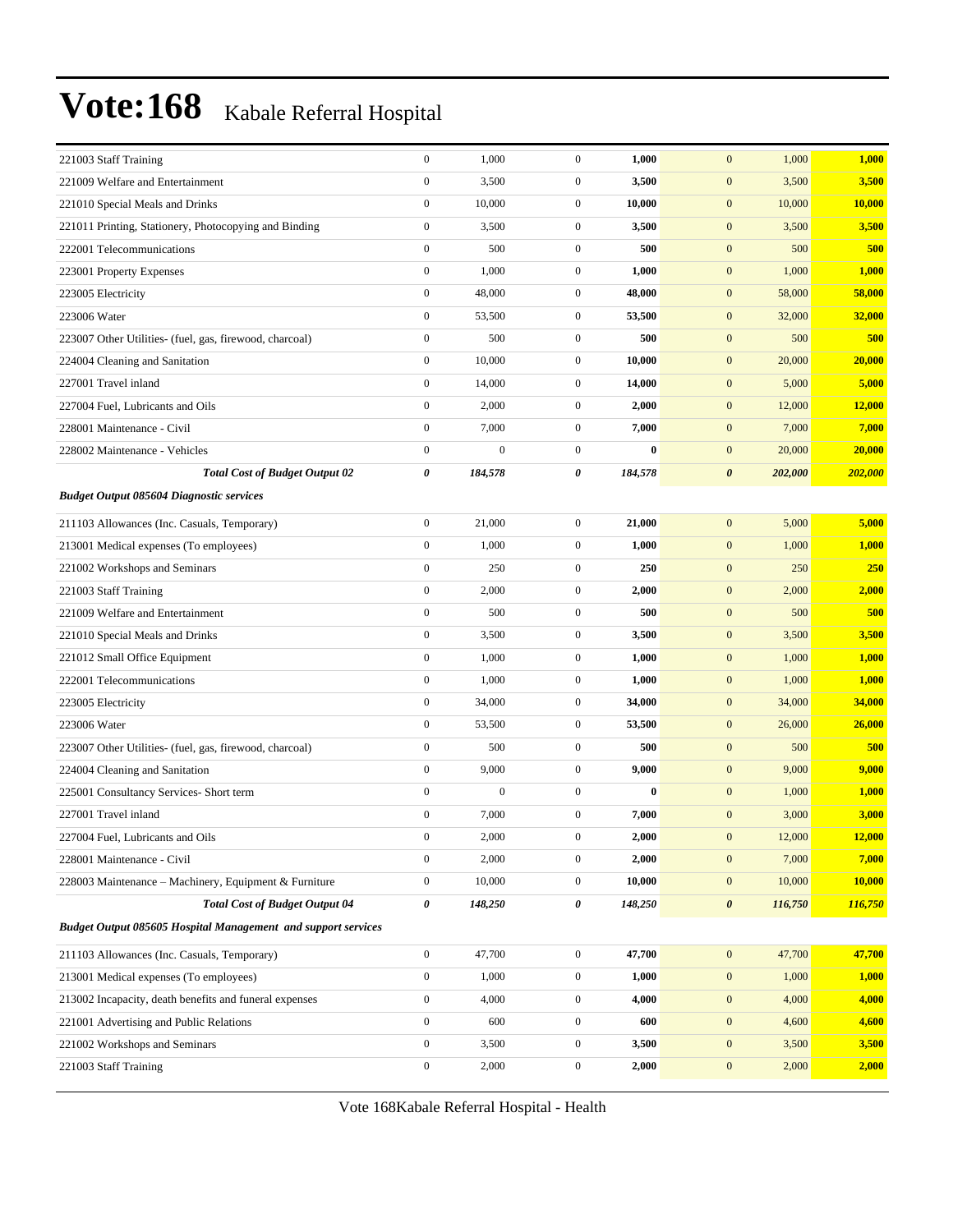| 221007 Books, Periodicals & Newspapers                             | $\boldsymbol{0}$ | 2,000            | $\boldsymbol{0}$ | 2,000    | $\mathbf{0}$<br>2,000            | 2,000                   |
|--------------------------------------------------------------------|------------------|------------------|------------------|----------|----------------------------------|-------------------------|
| 221008 Computer supplies and Information Technology (IT)           | $\overline{0}$   | 1,000            | $\boldsymbol{0}$ | 1,000    | $\boldsymbol{0}$<br>1,000        | 1,000                   |
| 221009 Welfare and Entertainment                                   | $\boldsymbol{0}$ | 16,000           | $\boldsymbol{0}$ | 16,000   | $\mathbf{0}$<br>14,000           | 14,000                  |
| 221010 Special Meals and Drinks                                    | $\boldsymbol{0}$ | 20,000           | $\boldsymbol{0}$ | 20,000   | $\boldsymbol{0}$<br>22,000       | 22,000                  |
| 221011 Printing, Stationery, Photocopying and Binding              | $\boldsymbol{0}$ | 16,000           | $\mathbf{0}$     | 16,000   | $\mathbf{0}$<br>16,000           | 16,000                  |
| 221012 Small Office Equipment                                      | $\boldsymbol{0}$ | 5,000            | $\boldsymbol{0}$ | 5,000    | $\mathbf{0}$<br>5,000            | 5,000                   |
| 221016 IFMS Recurrent costs                                        | $\boldsymbol{0}$ | 7,000            | $\mathbf{0}$     | 7,000    | $\mathbf{0}$<br>10,000           | 10,000                  |
| 221020 IPPS Recurrent Costs                                        | $\boldsymbol{0}$ | 4,000            | $\boldsymbol{0}$ | 4,000    | $\mathbf{0}$<br>4,000            | 4,000                   |
| 222001 Telecommunications                                          | $\boldsymbol{0}$ | 2,000            | $\boldsymbol{0}$ | 2,000    | $\boldsymbol{0}$<br>2,000        | 2,000                   |
| 222002 Postage and Courier                                         | $\boldsymbol{0}$ | 1,000            | $\boldsymbol{0}$ | 1,000    | $\mathbf{0}$<br>1,000            | 1,000                   |
| 222003 Information and communications technology (ICT)             | $\boldsymbol{0}$ | 4,000            | $\boldsymbol{0}$ | 4,000    | $\mathbf{0}$<br>4,000            | 4,000                   |
| 223004 Guard and Security services                                 | $\boldsymbol{0}$ | 7,200            | $\mathbf{0}$     | 7,200    | $\mathbf{0}$<br>7,200            | 7,200                   |
| 223005 Electricity                                                 | $\boldsymbol{0}$ | 34,000           | $\boldsymbol{0}$ | 34,000   | $\mathbf{0}$<br>34,000           | 34,000                  |
| 223006 Water                                                       | $\boldsymbol{0}$ | 8,639            | $\boldsymbol{0}$ | 8,639    | $\boldsymbol{0}$<br>4,000        | 4,000                   |
| 223007 Other Utilities- (fuel, gas, firewood, charcoal)            | $\boldsymbol{0}$ | 500              | $\boldsymbol{0}$ | 500      | $\mathbf{0}$<br>500              | 500                     |
| 224004 Cleaning and Sanitation                                     | $\boldsymbol{0}$ | 10,000           | $\boldsymbol{0}$ | 10,000   | $\mathbf{0}$<br>10,000           | 10,000                  |
| 224005 Uniforms, Beddings and Protective Gear                      | $\mathbf{0}$     | 500              | $\boldsymbol{0}$ | 500      | $\boldsymbol{0}$<br>500          | 500                     |
| 225001 Consultancy Services- Short term                            | $\boldsymbol{0}$ | $\boldsymbol{0}$ | $\boldsymbol{0}$ | $\bf{0}$ | $\mathbf{0}$<br>1,000            | 1,000                   |
| 227001 Travel inland                                               | $\boldsymbol{0}$ | 20,000           | $\boldsymbol{0}$ | 20,000   | $\boldsymbol{0}$<br>30,000       | 30,000                  |
| 227002 Travel abroad                                               | $\boldsymbol{0}$ | 10,000           | $\boldsymbol{0}$ | 10,000   | $\mathbf{0}$<br>$\mathbf{0}$     | $\overline{\mathbf{0}}$ |
| 227004 Fuel, Lubricants and Oils                                   | $\boldsymbol{0}$ | 52,000           | $\boldsymbol{0}$ | 52,000   | $\mathbf{0}$<br>52,000           | 52,000                  |
| 228001 Maintenance - Civil                                         | $\boldsymbol{0}$ | 2,000            | $\mathbf{0}$     | 2,000    | $\boldsymbol{0}$<br>7,000        | 7,000                   |
| 228002 Maintenance - Vehicles                                      | $\boldsymbol{0}$ | 8,741            | $\mathbf{0}$     | 8,741    | $\mathbf{0}$<br>20,000           | 20,000                  |
| 228004 Maintenance - Other                                         | $\boldsymbol{0}$ | 4,000            | $\overline{0}$   | 4,000    | $\boldsymbol{0}$<br>4,000        | 4,000                   |
| <b>Total Cost of Budget Output 05</b>                              | 0                | 294,379          | 0                | 294,379  | 314,000<br>$\boldsymbol{\theta}$ | 314,000                 |
| <b>Budget Output 085606 Prevention and rehabilitation services</b> |                  |                  |                  |          |                                  |                         |
| 211103 Allowances (Inc. Casuals, Temporary)                        | $\boldsymbol{0}$ | 189,232          | $\boldsymbol{0}$ | 189,232  | $\mathbf{0}$<br>178,732          | 178,732                 |
| 212101 Social Security Contributions                               | $\boldsymbol{0}$ | 8,848            | $\mathbf{0}$     | 8,848    | 8,968<br>$\mathbf{0}$            | 8,968                   |
| 221003 Staff Training                                              | $\boldsymbol{0}$ | 4,000            | $\mathbf{0}$     | 4,000    | $\mathbf{0}$<br>$\mathbf{0}$     | $\overline{0}$          |
| 221007 Books, Periodicals & Newspapers                             | $\boldsymbol{0}$ | 1,100            | $\boldsymbol{0}$ | 1,100    | $\boldsymbol{0}$<br>1,100        | 1,100                   |
| 221008 Computer supplies and Information Technology (IT)           | $\Omega$         | 2,000            | $\mathbf{0}$     | 2,000    | $\mathbf{0}$<br>2,000            | 2,000                   |
| 221009 Welfare and Entertainment                                   | $\boldsymbol{0}$ | 2,000            | $\boldsymbol{0}$ | 2,000    | $\boldsymbol{0}$<br>2,000        | 2,000                   |
| 221010 Special Meals and Drinks                                    | $\boldsymbol{0}$ | 1,000            | $\boldsymbol{0}$ | 1,000    | $\boldsymbol{0}$<br>1,000        | 1,000                   |
| 221011 Printing, Stationery, Photocopying and Binding              | $\boldsymbol{0}$ | 8,000            | $\boldsymbol{0}$ | 8,000    | $\boldsymbol{0}$<br>8,000        | 8,000                   |
| 221012 Small Office Equipment                                      | $\boldsymbol{0}$ | 1,000            | $\boldsymbol{0}$ | 1,000    | $\boldsymbol{0}$<br>1,000        | 1,000                   |
| 222001 Telecommunications                                          | $\boldsymbol{0}$ | 1,320            | $\boldsymbol{0}$ | 1,320    | $\boldsymbol{0}$<br>1,200        | 1,200                   |
| 222003 Information and communications technology (ICT)             | $\boldsymbol{0}$ | 2,000            | $\boldsymbol{0}$ | 2,000    | $\boldsymbol{0}$<br>2,000        | 2,000                   |
| 223005 Electricity                                                 | $\boldsymbol{0}$ | 16,000           | $\boldsymbol{0}$ | 16,000   | $\boldsymbol{0}$<br>16,000       | 16,000                  |
| 223006 Water                                                       | $\boldsymbol{0}$ | 24,000           | $\boldsymbol{0}$ | 24,000   | $\boldsymbol{0}$<br>16,000       | 16,000                  |
| 224001 Medical Supplies                                            | $\boldsymbol{0}$ | 88,000           | $\boldsymbol{0}$ | 88,000   | $\boldsymbol{0}$<br>106,000      | 106,000                 |
| 224004 Cleaning and Sanitation                                     | $\boldsymbol{0}$ | 5,500            | $\boldsymbol{0}$ | 5,500    | 10,000<br>$\boldsymbol{0}$       | 10,000                  |
|                                                                    |                  |                  |                  |          |                                  |                         |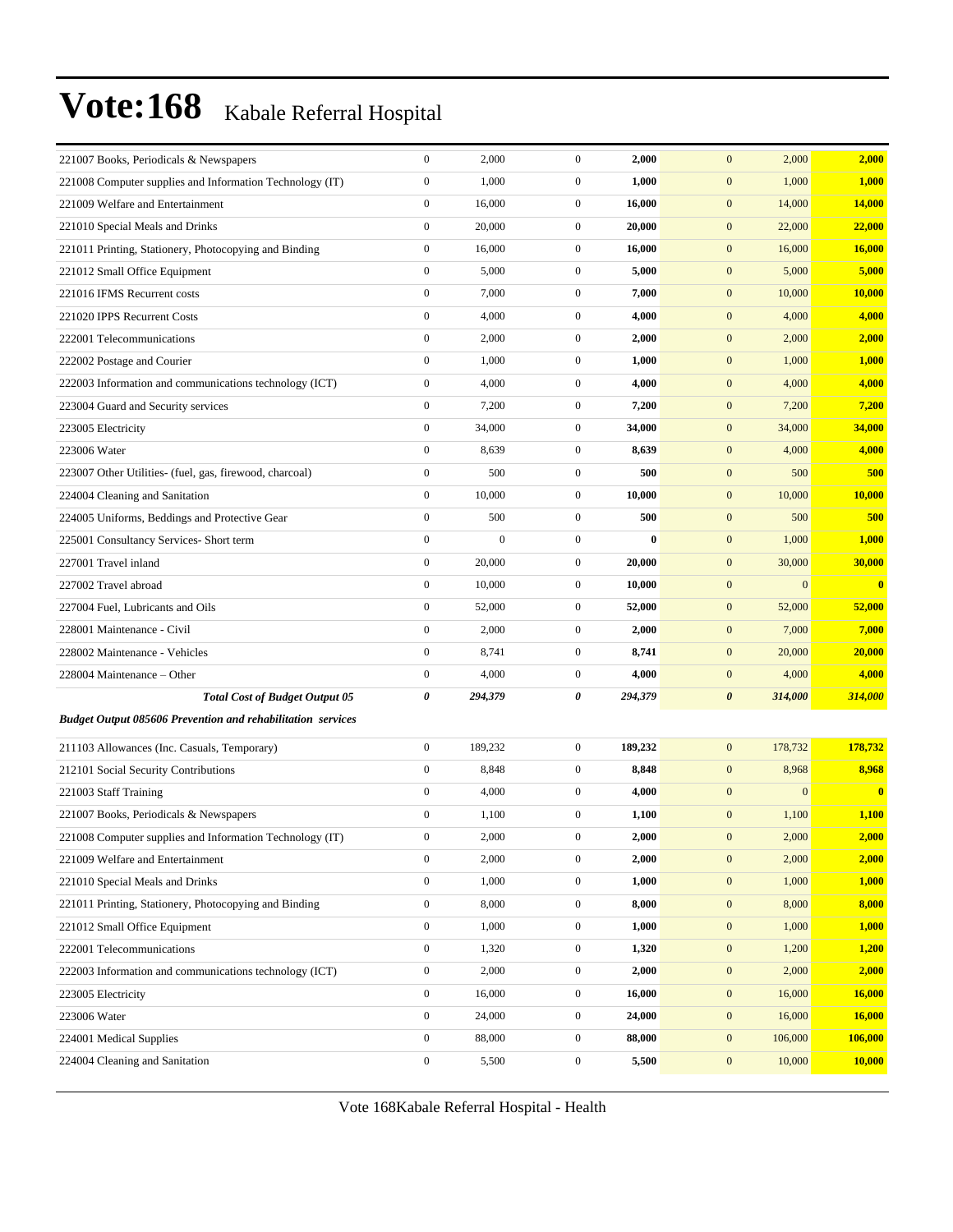| 224005 Uniforms, Beddings and Protective Gear                  | $\boldsymbol{0}$ | 5,000      | $\mathbf{0}$     | 5,000     | $\mathbf{0}$          | 5,000     | 5,000         |
|----------------------------------------------------------------|------------------|------------|------------------|-----------|-----------------------|-----------|---------------|
| 227001 Travel inland                                           | $\boldsymbol{0}$ | 4,000      | $\boldsymbol{0}$ | 4,000     | $\mathbf{0}$          | 4,000     | 4,000         |
| 227004 Fuel, Lubricants and Oils                               | $\boldsymbol{0}$ | 4,000      | $\mathbf{0}$     | 4,000     | $\mathbf{0}$          | 4,000     | 4,000         |
| 228001 Maintenance - Civil                                     | $\boldsymbol{0}$ | 18,000     | $\mathbf{0}$     | 18,000    | $\mathbf{0}$          | 18,000    | <b>18,000</b> |
| 228002 Maintenance - Vehicles                                  | $\boldsymbol{0}$ | 4,000      | $\mathbf{0}$     | 4,000     | $\mathbf{0}$          | 4,000     | 4,000         |
| 228003 Maintenance - Machinery, Equipment & Furniture          | $\boldsymbol{0}$ | 1,000      | $\mathbf{0}$     | 1,000     | $\mathbf{0}$          | 1,000     | 1,000         |
| <b>Total Cost of Budget Output 06</b>                          | 0                | 390,000    | 0                | 390,000   | $\boldsymbol{\theta}$ | 390,000   | 390,000       |
| <b>Budget Output 085607 Immunisation Services</b>              |                  |            |                  |           |                       |           |               |
| 211103 Allowances (Inc. Casuals, Temporary)                    | $\boldsymbol{0}$ | 19,400     | $\mathbf{0}$     | 19,400    | $\mathbf{0}$          | 19,400    | 19,400        |
| 221002 Workshops and Seminars                                  | $\boldsymbol{0}$ | 625        | $\boldsymbol{0}$ | 625       | $\mathbf{0}$          | 625       | 625           |
| 221003 Staff Training                                          | $\boldsymbol{0}$ | 2,000      | $\mathbf{0}$     | 2,000     | $\mathbf{0}$          | 2,000     | 2,000         |
| 221009 Welfare and Entertainment                               | $\boldsymbol{0}$ | 5,000      | $\boldsymbol{0}$ | 5,000     | $\mathbf{0}$          | 5,000     | 5,000         |
| 221010 Special Meals and Drinks                                | $\boldsymbol{0}$ | 5,000      | $\mathbf{0}$     | 5,000     | $\mathbf{0}$          | 5,000     | 5,000         |
| 221011 Printing, Stationery, Photocopying and Binding          | $\boldsymbol{0}$ | 1,000      | $\mathbf{0}$     | 1,000     | $\mathbf{0}$          | 1,000     | 1,000         |
| 222001 Telecommunications                                      | $\boldsymbol{0}$ | 400        | $\mathbf{0}$     | 400       | $\mathbf{0}$          | 400       | 400           |
| 223006 Water                                                   | $\boldsymbol{0}$ | 37,500     | $\mathbf{0}$     | 37,500    | $\mathbf{0}$          | 27,000    | 27,000        |
| 224004 Cleaning and Sanitation                                 | $\boldsymbol{0}$ | 5,000      | $\boldsymbol{0}$ | 5,000     | $\mathbf{0}$          | 5,000     | 5,000         |
| 227001 Travel inland                                           | $\boldsymbol{0}$ | 7,496      | $\mathbf{0}$     | 7,496     | $\mathbf{0}$          | 7,496     | 7,496         |
| 227004 Fuel, Lubricants and Oils                               | $\boldsymbol{0}$ | 6,000      | $\mathbf{0}$     | 6,000     | $\mathbf{0}$          | 5,999     | 5,999         |
| <b>Total Cost of Budget Output 07</b>                          | 0                | 89,421     | 0                | 89,421    | $\boldsymbol{\theta}$ | 78,920    | 78,920        |
| <b>Budget Output 085619 Human Resource Management Services</b> |                  |            |                  |           |                       |           |               |
| 211103 Allowances (Inc. Casuals, Temporary)                    | $\boldsymbol{0}$ | 5,000      | $\mathbf{0}$     | 5,000     | $\mathbf{0}$          | 5,000     | 5,000         |
| 221001 Advertising and Public Relations                        | $\boldsymbol{0}$ | 1,000      | $\boldsymbol{0}$ | 1,000     | $\mathbf{0}$          | 1,000     | 1,000         |
| 221007 Books, Periodicals & Newspapers                         | $\boldsymbol{0}$ | 1,000      | $\boldsymbol{0}$ | 1,000     | $\mathbf{0}$          | 1,000     | 1,000         |
| 221010 Special Meals and Drinks                                | $\boldsymbol{0}$ | 1,100      | $\mathbf{0}$     | 1,100     | $\mathbf{0}$          | 1,100     | 1,100         |
| 221011 Printing, Stationery, Photocopying and Binding          | $\boldsymbol{0}$ | 2,730      | $\mathbf{0}$     | 2,730     | $\mathbf{0}$          | 2,730     | 2,730         |
| 221020 IPPS Recurrent Costs                                    | $\boldsymbol{0}$ | 2,000      | $\mathbf{0}$     | 2,000     | $\mathbf{0}$          | 2,000     | 2,000         |
| 222001 Telecommunications                                      | $\boldsymbol{0}$ | 1,600      | $\boldsymbol{0}$ | 1,600     | $\mathbf{0}$          | 1,600     | 1,600         |
| 227001 Travel inland                                           | $\boldsymbol{0}$ | 4,100      | $\boldsymbol{0}$ | 4,100     | $\mathbf{0}$          | 4,100     | 4,100         |
| 227004 Fuel, Lubricants and Oils                               | $\boldsymbol{0}$ | 1,550      | $\mathbf{0}$     | 1,550     | $\mathbf{0}$          | 1,550     | 1,550         |
| <b>Total Cost of Budget Output 19</b>                          | 0                | $20,\!080$ | 0                | 20,080    | $\boldsymbol{\theta}$ | 20,080    | 20,080        |
| <b>Budget Output 085620 Records Management Services</b>        |                  |            |                  |           |                       |           |               |
| 211103 Allowances (Inc. Casuals, Temporary)                    | $\boldsymbol{0}$ | 1,270      | $\mathbf{0}$     | 1,270     | $\mathbf{0}$          | 1,270     | 1,270         |
| 221007 Books, Periodicals & Newspapers                         | $\boldsymbol{0}$ | 50         | $\boldsymbol{0}$ | 50        | $\mathbf{0}$          | 50        | 50            |
| 221010 Special Meals and Drinks                                | $\boldsymbol{0}$ | 500        | $\boldsymbol{0}$ | 500       | $\mathbf{0}$          | 500       | 500           |
| 222001 Telecommunications                                      | $\boldsymbol{0}$ | 100        | $\boldsymbol{0}$ | 100       | $\boldsymbol{0}$      | 100       | <b>100</b>    |
| 227001 Travel inland                                           | $\boldsymbol{0}$ | 400        | $\boldsymbol{0}$ | 400       | $\mathbf{0}$          | 400       | 400           |
| <b>Total Cost of Budget Output 20</b>                          | 0                | 2,320      | 0                | 2,320     | $\pmb{\theta}$        | 2,320     | 2,320         |
| <b>Total Cost Of Outputs Provided</b>                          | 4,160,122        | 2,269,237  | $\bf{0}$         | 6,429,359 | 4,160,122             | 2,092,530 | 6,252,652     |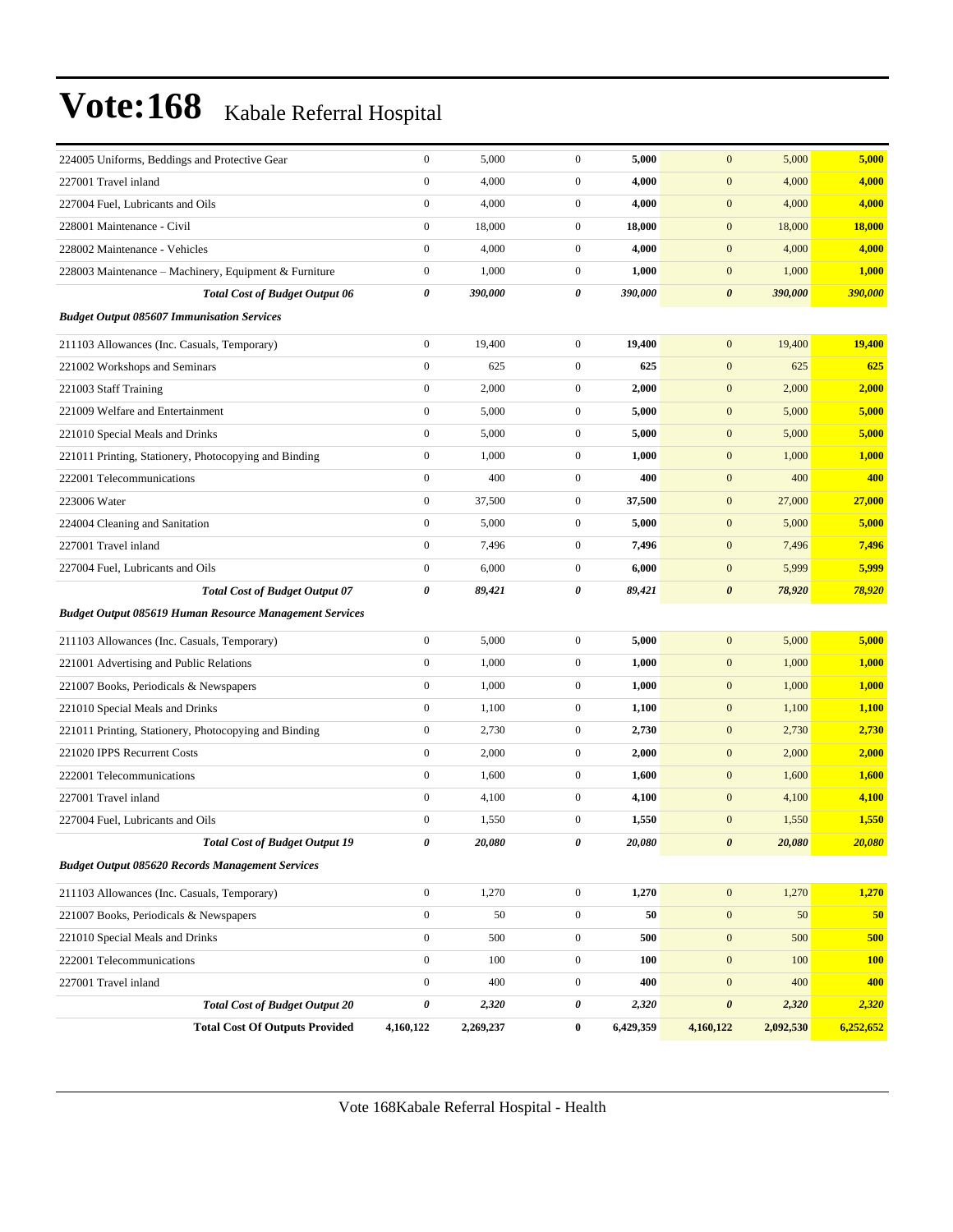| <b>Arrears</b>                                                       | Wage             | Non Wage                | <b>AIA</b>       | <b>Total</b> | Wage                    | Non Wage                | <b>Total</b>          |
|----------------------------------------------------------------------|------------------|-------------------------|------------------|--------------|-------------------------|-------------------------|-----------------------|
| <b>Budget Output 085699 Arrears</b>                                  |                  |                         |                  |              |                         |                         |                       |
| 321612 Water arrears(Budgeting)                                      | $\boldsymbol{0}$ | 56,431                  | $\mathbf{0}$     | 56,431       | $\mathbf{0}$            | $\mathbf{0}$            | $\bf{0}$              |
| <b>Total Cost of Budget Output 99</b>                                | 0                | 56,431                  | 0                | 56,431       | $\boldsymbol{\theta}$   | $\boldsymbol{\theta}$   | $\boldsymbol{\theta}$ |
| <b>Total Cost Of Arrears</b>                                         | $\bf{0}$         | 56,431                  | $\bf{0}$         | 56,431       | $\bf{0}$                | $\bf{0}$                | $\bf{0}$              |
| <b>Total Cost for Department 01</b>                                  | 4,160,122        | 2,325,668               | $\bf{0}$         | 6,485,790    | 4,160,122               | 2,092,530               | 6,252,652             |
| <b>Total Excluding Arrears</b>                                       | 4,160,122        | 2,269,237               | $\mathbf{0}$     | 6,429,359    | 4,160,122               | 2,092,530               | 6,252,652             |
| Department 02 Kabale Referral Hospital Internal Audit                |                  |                         |                  |              |                         |                         |                       |
| Thousand Uganda Shillings                                            |                  | 2020/21 Approved Budget |                  |              |                         | 2021/22 Draft Estimates |                       |
| <b>Outputs Provided</b>                                              | Wage             | Non Wage                | <b>AIA</b>       | <b>Total</b> | Wage                    | Non Wage                | <b>Total</b>          |
| <b>Budget Output 085605 Hospital Management and support services</b> |                  |                         |                  |              |                         |                         |                       |
| 211103 Allowances (Inc. Casuals, Temporary)                          | $\boldsymbol{0}$ | 2,900                   | $\boldsymbol{0}$ | 2,900        | $\mathbf{0}$            | 2,900                   | 2,900                 |
| 221002 Workshops and Seminars                                        | $\boldsymbol{0}$ | 1,050                   | $\mathbf{0}$     | 1,050        | $\boldsymbol{0}$        | 1,050                   | 1,050                 |
| 221007 Books, Periodicals & Newspapers                               | $\boldsymbol{0}$ | 150                     | $\mathbf{0}$     | 150          | $\mathbf{0}$            | 150                     | <b>150</b>            |
| 221011 Printing, Stationery, Photocopying and Binding                | $\boldsymbol{0}$ | 1,800                   | $\mathbf{0}$     | 1,800        | $\mathbf{0}$            | 1,800                   | 1,800                 |
| 222001 Telecommunications                                            | $\boldsymbol{0}$ | 700                     | $\mathbf{0}$     | 700          | $\mathbf{0}$            | 700                     | 700                   |
| 227001 Travel inland                                                 | $\boldsymbol{0}$ | 2,800                   | $\mathbf{0}$     | 2,800        | $\mathbf{0}$            | 2,800                   | 2,800                 |
| 227004 Fuel, Lubricants and Oils                                     | $\boldsymbol{0}$ | 1,600                   | $\mathbf{0}$     | 1,600        | $\boldsymbol{0}$        | 1,600                   | <b>1,600</b>          |
| <b>Total Cost of Budget Output 05</b>                                | 0                | 11,000                  | 0                | 11,000       | $\boldsymbol{\theta}$   | 11,000                  | 11,000                |
| <b>Total Cost Of Outputs Provided</b>                                | 0                | 11,000                  | $\bf{0}$         | 11,000       | $\bf{0}$                | 11,000                  | <b>11,000</b>         |
| <b>Total Cost for Department 02</b>                                  | 0                | 11,000                  | $\bf{0}$         | 11,000       | $\bf{0}$                | 11,000                  | 11,000                |
| <b>Total Excluding Arrears</b>                                       | $\boldsymbol{0}$ | 11,000                  | $\boldsymbol{0}$ | 11,000       | $\mathbf{0}$            | 11,000                  | 11,000                |
| Department 03 Kabale Regional Maintenance Workshop                   |                  |                         |                  |              |                         |                         |                       |
| Thousand Uganda Shillings                                            |                  | 2020/21 Approved Budget |                  |              | 2021/22 Draft Estimates |                         |                       |
| <b>Outputs Provided</b>                                              | Wage             | Non Wage                | AIA              | <b>Total</b> | Wage                    | Non Wage                | <b>Total</b>          |
| Budget Output 085605 Hospital Management and support services        |                  |                         |                  |              |                         |                         |                       |
| 211103 Allowances (Inc. Casuals, Temporary)                          | $\boldsymbol{0}$ | 12,547                  | $\mathbf{0}$     | 12,547       | $\mathbf{0}$            | 20,819                  | 20,819                |
| 221002 Workshops and Seminars                                        | $\boldsymbol{0}$ | 14,955                  | $\mathbf{0}$     | 14,955       | $\mathbf{0}$            | 25,499                  | 25,499                |
| 221003 Staff Training                                                | $\boldsymbol{0}$ | 20,000                  | $\mathbf{0}$     | 20,000       | $\boldsymbol{0}$        | $\mathbf{0}$            | $\boldsymbol{0}$      |
| 221008 Computer supplies and Information Technology (IT)             | $\boldsymbol{0}$ | 1,200                   | $\boldsymbol{0}$ | 1,200        | $\boldsymbol{0}$        | 1,200                   | 1,200                 |
| 221009 Welfare and Entertainment                                     | $\boldsymbol{0}$ | 12,000                  | $\boldsymbol{0}$ | 12,000       | $\boldsymbol{0}$        | 2,000                   | 2,000                 |
| 221011 Printing, Stationery, Photocopying and Binding                | $\boldsymbol{0}$ | 1,000                   | $\boldsymbol{0}$ | 1,000        | $\boldsymbol{0}$        | 1,000                   | 1,000                 |
| 222001 Telecommunications                                            | $\boldsymbol{0}$ | 1,600                   | $\boldsymbol{0}$ | 1,600        | $\boldsymbol{0}$        | 1,600                   | 1,600                 |
| 223004 Guard and Security services                                   | $\boldsymbol{0}$ | 3,600                   | $\boldsymbol{0}$ | 3,600        | $\boldsymbol{0}$        | 3,600                   | 3,600                 |
| 223005 Electricity                                                   | $\boldsymbol{0}$ | 6,000                   | $\boldsymbol{0}$ | 6,000        | $\boldsymbol{0}$        | 6,000                   | 6,000                 |
| 223006 Water                                                         | $\boldsymbol{0}$ | 2,000                   | $\boldsymbol{0}$ | 2,000        | $\boldsymbol{0}$        | 1,000                   | 1,000                 |
| 224004 Cleaning and Sanitation                                       | $\boldsymbol{0}$ | 1,200                   | $\boldsymbol{0}$ | 1,200        | $\boldsymbol{0}$        | 1,200                   | 1,200                 |
| 224005 Uniforms, Beddings and Protective Gear                        | $\boldsymbol{0}$ | 2,000                   | $\boldsymbol{0}$ | 2,000        | $\boldsymbol{0}$        | 2,000                   | 2,000                 |
| 225001 Consultancy Services- Short term                              | $\boldsymbol{0}$ | $\boldsymbol{0}$        | $\boldsymbol{0}$ | $\bf{0}$     | $\boldsymbol{0}$        | 1,000                   | <b>1,000</b>          |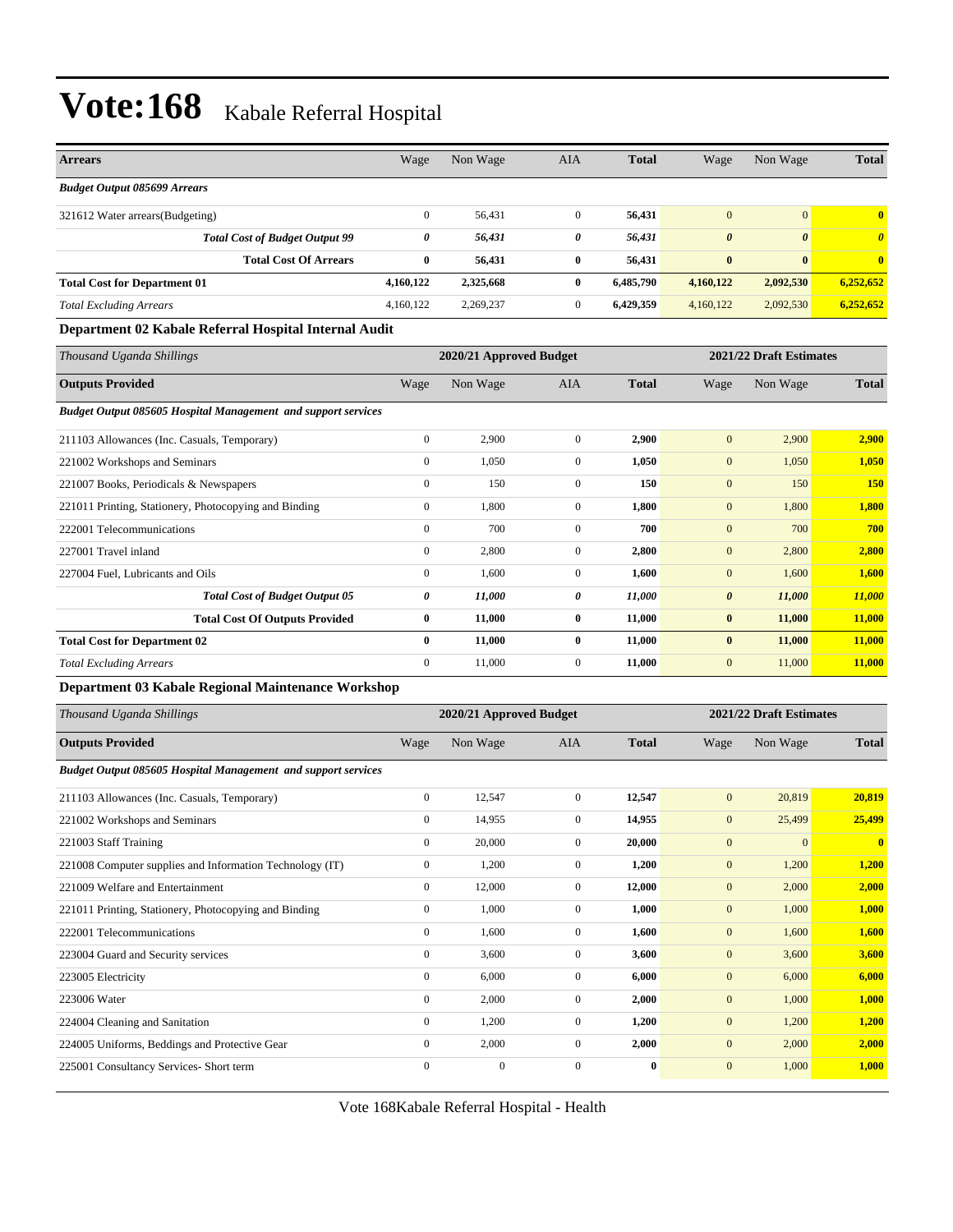| 227001 Travel inland                                  | $\overline{0}$ | 25,000  | 0            | 25,000  | 27,003<br>$\mathbf{0}$           | 27,003  |
|-------------------------------------------------------|----------------|---------|--------------|---------|----------------------------------|---------|
| 227004 Fuel, Lubricants and Oils                      | $\mathbf{0}$   | 15,000  | 0            | 15,000  | $\mathbf{0}$<br>15,000           | 15,000  |
| 228001 Maintenance - Civil                            | $\mathbf{0}$   | 10,000  | $\mathbf{0}$ | 10,000  | $\mathbf{0}$<br>7,000            | 7,000   |
| 228002 Maintenance - Vehicles                         | $\mathbf{0}$   | 3,000   | $\mathbf{0}$ | 3,000   | $\mathbf{0}$<br>6,000            | 6,000   |
| 228003 Maintenance – Machinery, Equipment & Furniture | $\mathbf{0}$   | 180,000 | $\mathbf{0}$ | 180,000 | 180,000<br>$\mathbf{0}$          | 180,000 |
| <b>Total Cost of Budget Output 05</b>                 | 0              | 311,102 | 0            | 311,102 | 301,920<br>$\boldsymbol{\theta}$ | 301,920 |
| <b>Total Cost Of Outputs Provided</b>                 | $\bf{0}$       | 311,102 | $\bf{0}$     | 311,102 | $\bf{0}$<br>301,920              | 301,920 |
| <b>Total Cost for Department 03</b>                   | $\bf{0}$       | 311,102 | $\mathbf{0}$ | 311,102 | $\bf{0}$<br>301,920              | 301,920 |
| <b>Total Excluding Arrears</b>                        | $\mathbf{0}$   | 311.102 | $\mathbf{0}$ | 311,102 | $\mathbf{0}$<br>301,920          | 301,920 |
| <b>Development Budget Estimates</b>                   |                |         |              |         |                                  |         |

### **Project 1004 Kabale Regional Hospital Rehabilitaion**

| 2020/21 Approved Budget                                                            |              |              |              | 2021/22 Draft Estimates       |                       |              |  |  |  |  |  |
|------------------------------------------------------------------------------------|--------------|--------------|--------------|-------------------------------|-----------------------|--------------|--|--|--|--|--|
| <b>GoU</b> Dev't External Fin                                                      |              | AIA          | <b>Total</b> | <b>GoU Dev't External Fin</b> |                       | <b>Total</b> |  |  |  |  |  |
| <b>Budget Output 085672 Government Buildings and Administrative Infrastructure</b> |              |              |              |                               |                       |              |  |  |  |  |  |
| 1.700.000                                                                          | $\mathbf{0}$ | $\Omega$     | 1,700,000    | 1,880,000                     | $\overline{0}$        | 1,880,000    |  |  |  |  |  |
| 1,700,000                                                                          | 0            | 0            | 1,700,000    | 1,880,000                     | $\boldsymbol{\theta}$ | 1.880.000    |  |  |  |  |  |
| 1,700,000                                                                          | $\mathbf{0}$ | $\mathbf{0}$ | 1,700,000    | 1.880,000                     | $\mathbf{0}$          | 1.880,000    |  |  |  |  |  |
| 1,700,000                                                                          | $\mathbf{0}$ | $\mathbf{0}$ | 1,700,000    | 1,880,000                     | $\overline{0}$        | 1.880,000    |  |  |  |  |  |
| 1.700.000                                                                          | $\mathbf{0}$ | $\mathbf{0}$ | 1.700.000    | 1,880,000                     | $\mathbf{0}$          | 1,880,000    |  |  |  |  |  |
|                                                                                    |              |              |              |                               |                       |              |  |  |  |  |  |

#### **Project 1582 Retooling of Kabale Regional Referral Hospital**

| Thousand Uganda Shillings                                                     | 2020/21 Approved Budget       |                  |                |              | 2021/22 Draft Estimates       |                       |                       |  |
|-------------------------------------------------------------------------------|-------------------------------|------------------|----------------|--------------|-------------------------------|-----------------------|-----------------------|--|
| <b>Outputs Provided</b>                                                       | <b>GoU</b> Dev't External Fin |                  | <b>AIA</b>     | <b>Total</b> | <b>GoU Dev't External Fin</b> |                       | <b>Total</b>          |  |
| Budget Output 085605 Hospital Management and support services                 |                               |                  |                |              |                               |                       |                       |  |
| 225001 Consultancy Services- Short term                                       | 20,000                        | $\boldsymbol{0}$ | $\mathbf{0}$   | 20,000       | $\overline{0}$                | $\mathbf{0}$          | $\mathbf{0}$          |  |
| Total Cost Of Budget Output 085605                                            | 20,000                        | 0                | 0              | 20,000       | $\boldsymbol{\theta}$         | $\boldsymbol{\theta}$ | $\boldsymbol{\theta}$ |  |
| <b>Total Cost for Outputs Provided</b>                                        | 20,000                        | $\boldsymbol{0}$ | $\mathbf{0}$   | 20,000       | $\boldsymbol{0}$              | $\mathbf{0}$          | $\bf{0}$              |  |
| <b>Capital Purchases</b>                                                      | <b>GoU Dev't External Fin</b> |                  | <b>AIA</b>     | <b>Total</b> | <b>GoU Dev't External Fin</b> |                       | <b>Total</b>          |  |
| Budget Output 085676 Purchase of Office and ICT Equipment, including Software |                               |                  |                |              |                               |                       |                       |  |
| 312203 Furniture & Fixtures                                                   | 20,000                        | $\boldsymbol{0}$ | $\mathbf{0}$   | 20,000       | 50,000                        | $\mathbf{0}$          | 50,000                |  |
| 312211 Office Equipment                                                       | 30,000                        | $\mathbf{0}$     | $\mathbf{0}$   | 30,000       | 30,000                        | $\mathbf{0}$          | 30,000                |  |
| 312213 ICT Equipment                                                          | 50,000                        | $\mathbf{0}$     | $\mathbf{0}$   | 50,000       | 20,000                        | $\mathbf{0}$          | 20,000                |  |
| Total Cost Of Budget Output 085676                                            | 100,000                       | 0                | 0              | 100,000      | 100,000                       | $\boldsymbol{\theta}$ | 100,000               |  |
| <b>Budget Output 085685 Purchase of Medical Equipment</b>                     |                               |                  |                |              |                               |                       |                       |  |
| 312212 Medical Equipment                                                      | 80,000                        | $\mathbf{0}$     | $\mathbf{0}$   | 80,000       | 100,000                       | $\overline{0}$        | 100,000               |  |
| Total Cost Of Budget Output 085685                                            | 80,000                        | 0                | 0              | 80,000       | 100,000                       | $\boldsymbol{\theta}$ | 100,000               |  |
| <b>Total Cost for Capital Purchases</b>                                       | 180,000                       | $\mathbf{0}$     | $\overline{0}$ | 180,000      | 200,000                       | $\overline{0}$        | 200,000               |  |
| <b>Total Cost for Project: 1582</b>                                           | 200,000                       | $\mathbf{0}$     | $\mathbf{0}$   | 200,000      | 200,000                       | $\mathbf{0}$          | 200,000               |  |
| <b>Total Excluding Arrears</b>                                                | 200,000                       | $\mathbf{0}$     | $\mathbf{0}$   | 200,000      | 200,000                       | $\mathbf{0}$          | 200,000               |  |